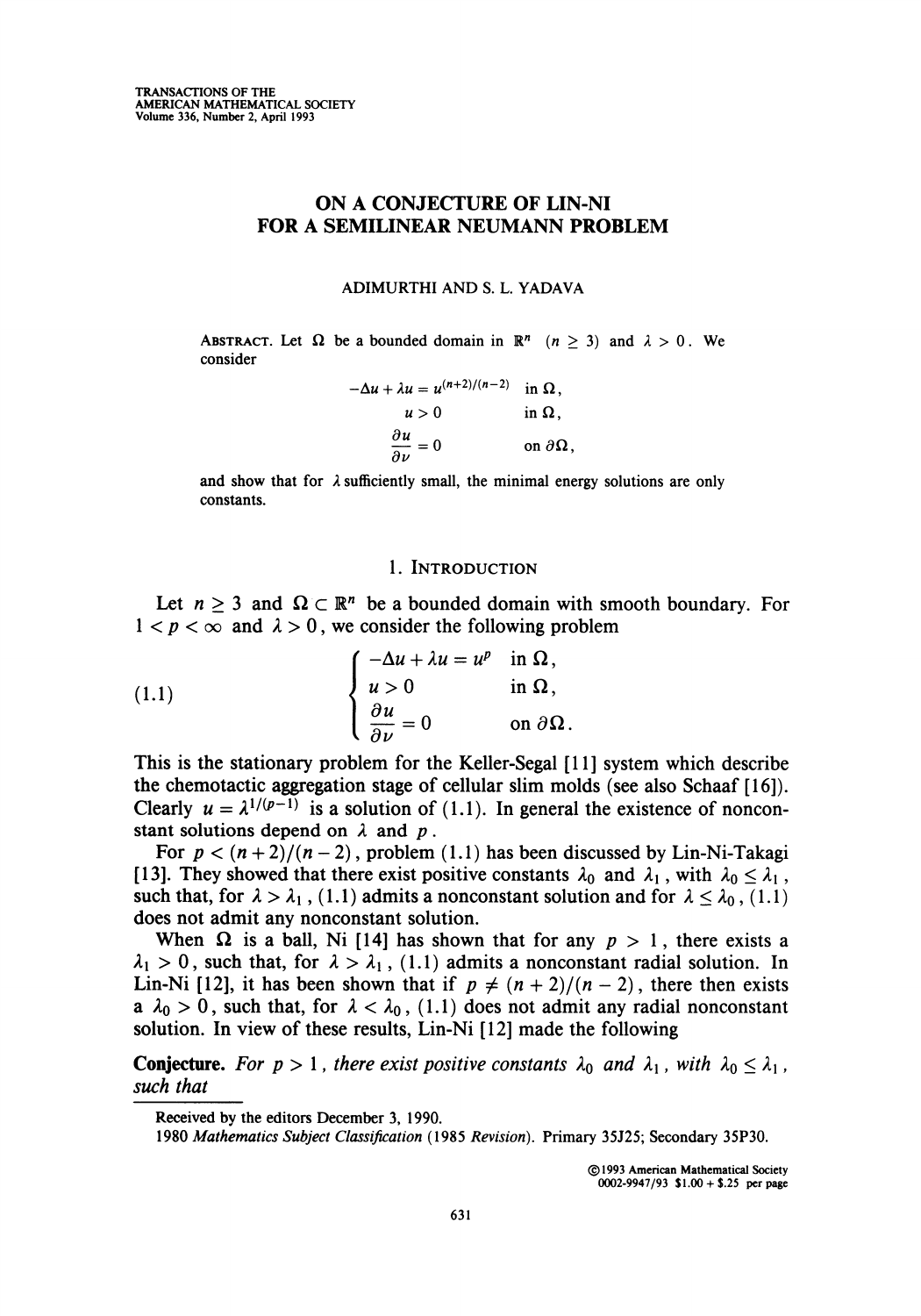- (a) If  $\lambda > \lambda_1$ , then (1.1) admits a nonconstant solution.
- (b) If  $\lambda < \lambda_0$ , then (1.1) does not admit any nonconstant solution.

Now we analyze (1.1) for the critical case  $p = (n + 2)/(n - 2)$ . Using the variational techniques, Adimurthi-Mancini [2] (see also X. J. Wang [17]) has shown the existence of a minimal energy solution of (1.1) for every  $\lambda > 0$ . Moreover by comparing the energy of these solutions with that of constant solutions, they obtained a constant  $\lambda_1 > 0$ , such that, for  $\lambda > \lambda_1$ , the minimal energy solutions are not constant. From this, it follows that part (a) of the conjecture is true in this case. However it is not clear, for  $\lambda$  small, that the minimal energy solutions are constants or not.

When  $\Omega$  is a ball and  $p = (n + 2)/(n - 2)$ , using the shooting argument, it has been shown in Adimurthi-Yadava [3] and Budd-Knaap-Peletier [7] that, if  $n \in \{4, 5, 6\}$ , there exists a  $\lambda_0 > 0$ , such that, for  $\lambda < \lambda_0$ , (1.1) admits nonconstant radial solutions. Note that this gives a counterexample to part (b) of the conjecture.

In view of these results, it is natural to ask that part (b) of the conjecture holds at least for minimal energy solutions when  $p = (n + 2)/(n - 2)$ .

In this paper we show that it is indeed true. In order to state our main result, we restate some known results.

Let  $b > 0$  and define

$$
f(t) = \begin{cases} |t|^{4/(n-2)}t & \text{if } n \ge 3, \\ h(t)e^{bt^2} & \text{if } n = 2, \end{cases}
$$

where  $h(t)e^{bt^2}$  is a function of critical growth (see definition (2.1) in [4]). Let  $F$  be its primitive given by

$$
F(t)=\int_0^t f(s)\,ds.
$$

Let  $n \geq 2$  and  $\Omega \subset \mathbb{R}^n$  be a bounded domain with smooth boundary. For a measurable function u on  $\Omega$  and  $1 \le q \le \infty$ , denote

$$
|u|_q^q = \int_{\Omega} |u|^q dx \quad \text{if } q < \infty,
$$
  

$$
|u|_{\infty} = \text{ess sup}\{|u(x)|, x \in \overline{\Omega}\}\
$$

For  $u \in H^1(\Omega)$  and  $\lambda > 0$ , define

$$
||u||^2 = |\nabla u|_2^2 + |u|_2^2,
$$
  
\n
$$
J_{\lambda}(u) = \frac{1}{2} |\nabla u|_2^2 + \frac{\lambda}{2} |u|_2^2 - \int_{\Omega} F(u) dx,
$$
  
\n
$$
\partial B_{\lambda} = \left\{ u \in H^1(\Omega) \setminus \{0\} ; |\nabla u|_2^2 + \lambda |u|_2^2 = \int_{\Omega} f(u)u dx \right\},
$$
  
\n
$$
\frac{a_{\lambda}^2}{2} = \inf \{ J_{\lambda}(u) ; u \in \partial B_{\lambda} \}.
$$

For  $n \geq 3$ , let S denote the best Sobolev constant given by

$$
S = \inf \left\{ \int_{\mathbf{R}^n} |\nabla u|^2 dx : \int_{\mathbf{R}^n} |u|^{2n/(n-2)} = 1 \right\}.
$$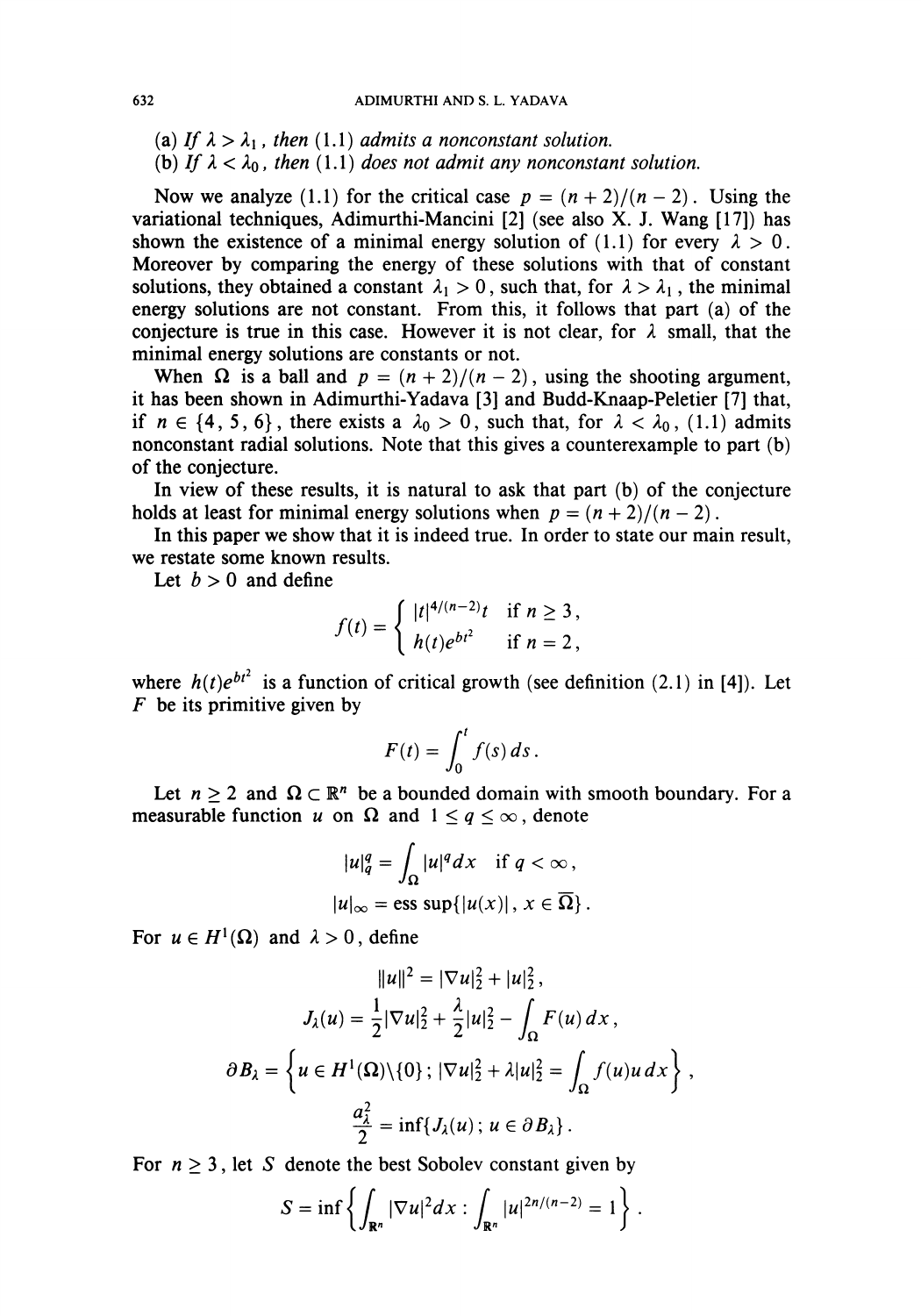Consider the following problem

(1.2) 
$$
\begin{cases}\n-\Delta u + \lambda u = f(u) & \text{in } \Omega, \\
u > 0 & \text{in } \Omega, \\
\frac{\partial u}{\partial \nu} = 0 & \text{on } \partial \Omega.\n\end{cases}
$$

From [2 and 4] we have the following

**Theorem 1.1.** Let  $\lambda > 0$  and let  $\Omega$  and  $a_{\lambda}$  be as above. Then: (i) If  $n \geq 3$ , then there exists a solution  $u_{\lambda}$  of (1.2) such that

(1.3) 
$$
a_{\lambda}^2/2 = J_{\lambda}(u_{\lambda}) < S^{n/2}/2n \, .
$$

(ii) If  $n = 2$  and assume further that  $f'(0) = 0$  and

(1.4) 
$$
\overline{\lim_{t\to\infty}} h(t)t = \infty,
$$

then there exists a solution  $u_{\lambda}$  of (1.2) such that

$$
(1.5) \t\t\t a_{\lambda}^2/2 = J_{\lambda}(u_{\lambda}) < \pi/b.
$$

(iii) Moreover there exists a constant  $\lambda_1 > 0$  such that, for  $\lambda > \lambda_1$ ,  $u_{\lambda}$  are not constants.

The solutions obtained in the above theorem are called *minimal energy solu*tions. For the proof of this theorem, we refer the following:

(i) and (iii) follows from Theorem 1.2 of Adimurthi-Mancini [2] and (ii) and (iii) follows from Theorem 2.1, Corollary 2.2 and Lemma 3.8 of Adimurthi-Yadava [4]. Now we state our main result.

**Main Theorem.** Let f satisfy the hypotheses of Theorem 1.1. Then there exists a positive constant  $\lambda_0$ , such that, for all  $\lambda < \lambda_0$ , the minimal energy solutions of (1.2), given by Theorem 1.1, are constants.

## 2. Proof of the Main Theorem

Let  $\epsilon > 0$  and  $\mu > 0$ . Define

(2.1) 
$$
A_{\mu} = \{(u, \lambda); u \text{ satisfies } (1.2) \text{ for some } \lambda \leq \mu\},
$$

$$
A_{\mu, \varepsilon} = \begin{cases} (u, \lambda) \in A_{\mu}; J_{\lambda}(u) < (1 - \varepsilon)\pi/b, \text{ if } n = 2n \text{ and} \\ 2.2) \end{cases}
$$

$$
J_{\lambda}(u) < (1-\varepsilon)\frac{S^{n/2}}{2n}, \text{ if } n \geq 3\bigg\}.
$$

**Lemma 2.1.** Let  $\varepsilon > 0$ ,  $\mu > 0$  and  $A_{\mu,\varepsilon}$  be as above. Let  $\{(u_k, \lambda_k)\}\in A_{\mu,\varepsilon}$ such that  $\lambda_k \to 0$  as  $k \to \infty$ . Then  $\lim_{k \to \infty} |u_k|_{\infty} = 0$ .

*Proof.* Since  $(u_k, \lambda_k)$  is in  $A_{\mu, \varepsilon}$ , it follows that  $\{\Vert u_k \Vert\}$  is bounded in  $H^1(\Omega)$ and

(2.3) 
$$
\sup_k \int_{\Omega} f(u_k) u_k dx < \infty.
$$

Let  $u_k \to u_0$  weakly and a.e. in  $\Omega$ .

*Claim* 1.  $u_0 \equiv 0$  and  $\|u_k\| \to 0$  as  $k \to \infty$ .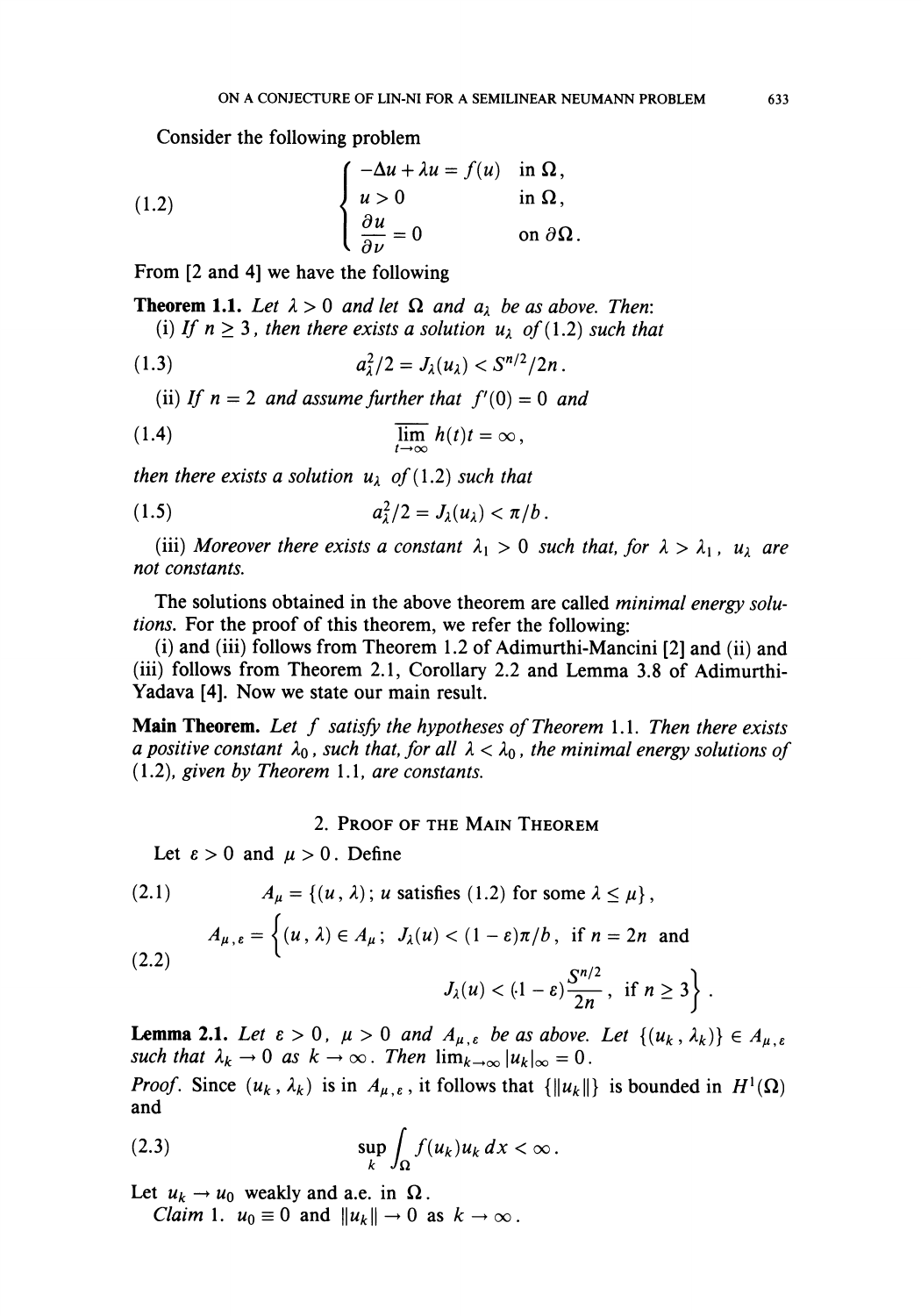Clearly  $u_0$  satisfies

$$
-\Delta u_0 = f(u_0) \text{ in } \Omega, u_0 \ge 0 \text{ in } \Omega, \frac{\partial u_0}{\partial \nu} = 0 \text{ on } \partial \Omega
$$

and hence  $u_0 \equiv 0$ . Therefore by Rellich's lemma  $|u_k|_2 \to 0$  as  $k \to \infty$ . Hence we have

$$
\overline{\lim}_{k \to \infty} J_1(u_k) = \overline{\lim}_{k \to \infty} \left\{ J_{\lambda_k}(u_k) + \frac{(1 - \lambda_k)}{2} |u_k|_2^2 \right\}
$$
\n
$$
\leq (1 - \varepsilon) \left\{ \frac{S^{n/2}}{\frac{2n}{b}} \quad \text{if } n \geq 3, \right\}
$$
\n
$$
\text{if } n = 2.
$$

Let  $\omega \in H^1(\Omega)$  and if we denote  $J'_1$  is the Fréchet derivative of  $J_1$ , then

$$
|\langle J_1'(u_k), \omega \rangle| = \left| \langle J_{\lambda_k}'(u_k), \omega \rangle + (1 - \lambda_k) \int_{\Omega} u_k w \, dx \right|
$$
  
\$\leq (1 - \lambda\_k) |u\_k|\_2 ||w||\$

and hence

$$
||J_1'(u_k)|| \leq (1 - \lambda_k)|u_k|_2 \to 0
$$

as  $k \to \infty$ . Since  $J_1$  satisfies Palais-Smale condition on  $(-\infty, S^{n/2}/2n)$  if  $n \geq 3$  and on  $(-\infty, \pi/b)$  if  $n = 2$  (proof of this follows as in the Dirichlet case. See Brezis-Nirenberg [6], Grossi-Pacella [10] if  $n \geq 3$  and Adimurthi [1], Adimurthi-Yadava [5] if  $n = 2$ ), from (2.4) we can extract a convergent subsequence of  $\{u_k\}$ . Since  $u_0 \equiv 0$ , we obtain  $\|u_k\| \to 0$  as  $k \to \infty$  and this proves the claim.

Claim 2. Let  $n \geq 3$ , then

$$
\lim_{k\to\infty}|u_k|_\infty<\infty.
$$

Suppose (2.5) is not true. Let  $P_k \in \overline{\Omega}$  be such that

$$
(2.6) \t\t\t M_k = u_k(P_k) = |u_k|_{\infty}.
$$

Then for a subsequence  $M_k \to \infty$  and  $P_k \to P_0$  as  $k \to \infty$ . Let  $t_k$  be defined by

$$
(2.7) \t\t M_k t_k^{(n-2)/2} = 1.
$$

Let  $B(z, R)$  denote the open ball of radius R with centre at z. For a subsequence, one of the following holds: either

(2.8) 
$$
\lim_{k \to \infty} \frac{d(P_k, \partial \Omega)}{t_k} = \infty
$$

or

$$
\lim_{k\to\infty}\frac{d(P_k,\,\partial\Omega)}{t_k}<\infty.
$$

In case of (2.8), for every  $R > 0$ , we can choose a  $k_0 > 0$  such that  $B(P_k, t_kR) \subset \Omega$  for  $k \geq k_0$ . Let  $B_k(R) = B_0(R) = B(0, R)$ . In case of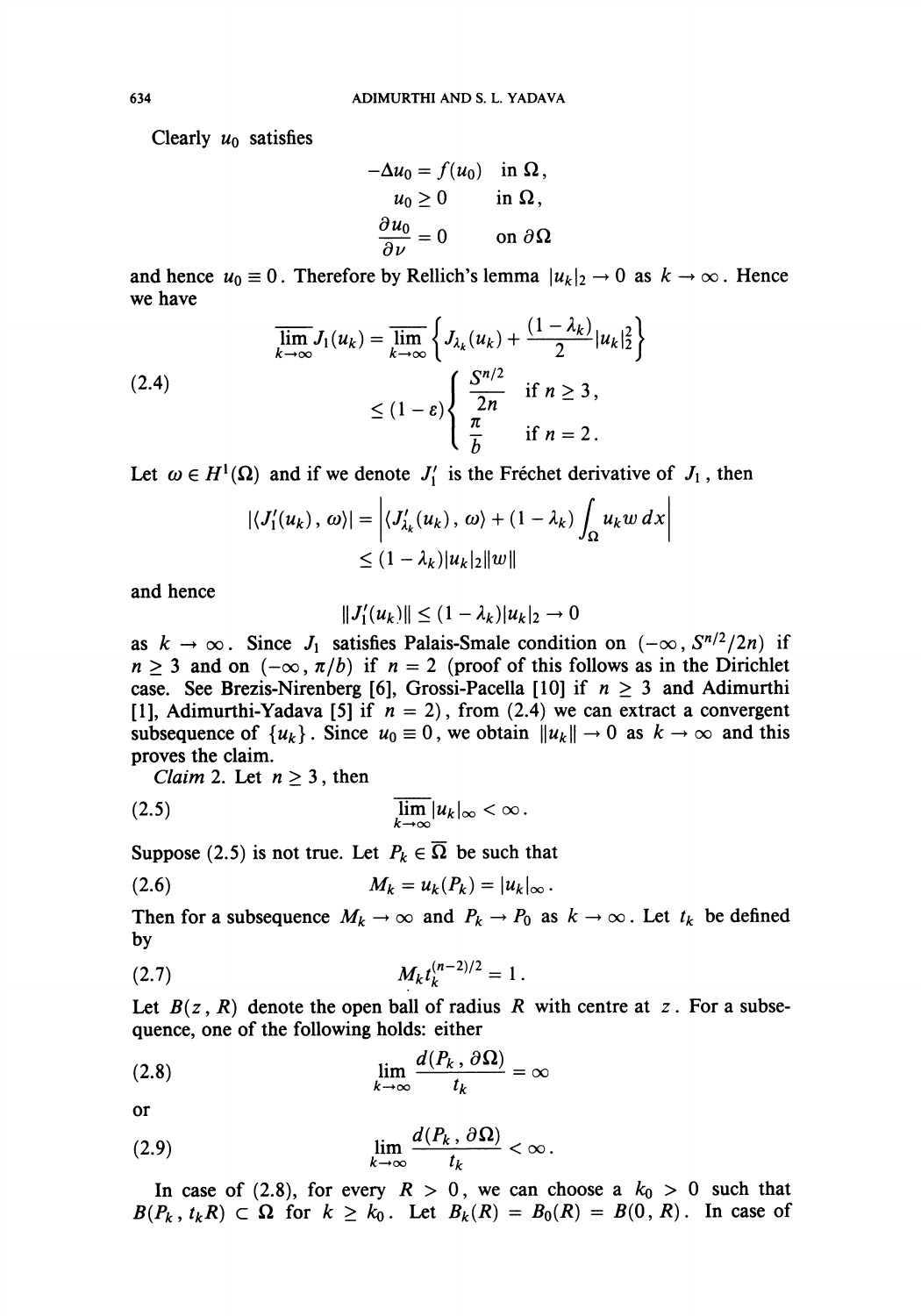(2.9), let  $Q_k \in \partial \Omega$  such that  $d(P_k, Q_k) = d(P_k, \partial \Omega)$ . Let  $\nu_k$  be the unit inward normal at  $Q_k$ . Since  $\partial \Omega$  is smooth, it satisfies uniformly the inner sphere condition. Therefore, for every  $R > 0$ , we can choose a  $k_0 > 0$  such that for  $k \geq k_0$ .

$$
(2.10) \t\t B(Z_k,t_kR)\subset \Omega, \quad Z_k=P_k+Rt_k\nu_k.
$$

Let  $B_k(R) = B(\nu_k R, R)$  and  $B_0(R) = B(\nu_0 R, R)$  where  $\nu_0 = \lim_{k \to \infty} \nu_k$ . For  $k > k_0$ , define  $v_k$  in  $B_k(R)$  by

(2.11) 
$$
v_k(y) = t_k^{(n-2)/2} u_k(P_k + t_k y).
$$

Then clearly  $v_k$  satisfies

(2.12) 
$$
\begin{cases}\n-\Delta v_k = v_k^{(n+2)/(n-2)} - \lambda_k t_k^2 v_k & \text{in } B_k(R), \\
v_k(0) = 1, & 0 < v_k \le 1.\n\end{cases}
$$

Therefore by elliptic regularity (see [9]) we have, for every  $0 < \alpha < 1$ ,

$$
\overline{\lim}_{k\to\infty}|v_k|_{C^{1,\alpha}(\overline{B_k(R)})}<\infty
$$

Let  $v_k \rightarrow v_0$  in  $C^1(\overline{B_0(R)})$ . Then from (2.12) and (2.13),  $v_0$  satisfies

(2.14) 
$$
\begin{cases}\n-\Delta v_0 = v_0^{(n+2)/(n-2)} & \text{in } B_0(R), \\
v_0 \ge 0, \quad v_0(0) = 1.\n\end{cases}
$$

On the other hand, from Claim 1, we have

$$
\int_{B_k(R)} |\nabla v_k|^2 dy \leq \int_{\Omega} |\nabla u_k|^2 dx \leq ||u_k||^2 \to 0
$$

as  $k \to \infty$ . Hence  $\nabla v_0 \equiv 0$ . Since  $v_0(0) = 1$  implies that  $v_0 \equiv 1$ , and this contradicts (2.14). This proves the Claim 2.

Let  $n = 2$ . From Claim 1,  $||u_k|| \rightarrow 0$ . Therefore from Cherrier [8] we obtain that, for any  $p > 1$ ,  ${\|f(u_k)\|_p}$  is uniformly bounded. Let  $n \ge 3$ , then from Claim 2, it follows again that for any  $p > 1$ ,  ${\left\{\left|f(u_k)\right|_p\right\}}$  is uniformly bounded. Hence from the regularity of elliptic equations  $\{\Vert u_k \Vert_{w^{2,p}(\Omega)}\}$  is bounded and therefore by Sobolev imbedding we have for any  $0 < \alpha < 1$ ,

$$
\overline{\lim_{k\to\infty}}|u_k|_{C^{1,\alpha}(\overline{\Omega})}<\infty\,.
$$

Since  $||u_k|| \to 0$ , from Arzela-Ascoli's theorem  $\lim_{k\to\infty} |u_k|_{\infty} = 0$ . This proves the lemma.

**Lemma 2.2.** Let  $\varepsilon > 0$  and  $\mu > 0$ . Define

(2.15) 
$$
M_{\mu} = \text{Sup}\{|u|_{\infty}; \text{ for some } \lambda, (u, \lambda) \in A_{\mu, \varepsilon}\}\
$$

then

$$
\lim_{\mu\to 0}M_{\mu}=0.
$$

*Proof.* Suppose (2.16) does not hold. Then there exists a sequence  $(u_k, \lambda_k) \in$  $A_{\lambda_k, \varepsilon}$  with  $\lambda_k \to 0$  as  $k \to \infty$  and  $\lim_{k \to \infty} |u_k|_{\infty} > 0$ . This is a contradiction to Lemma 2.1. This proves (2.16).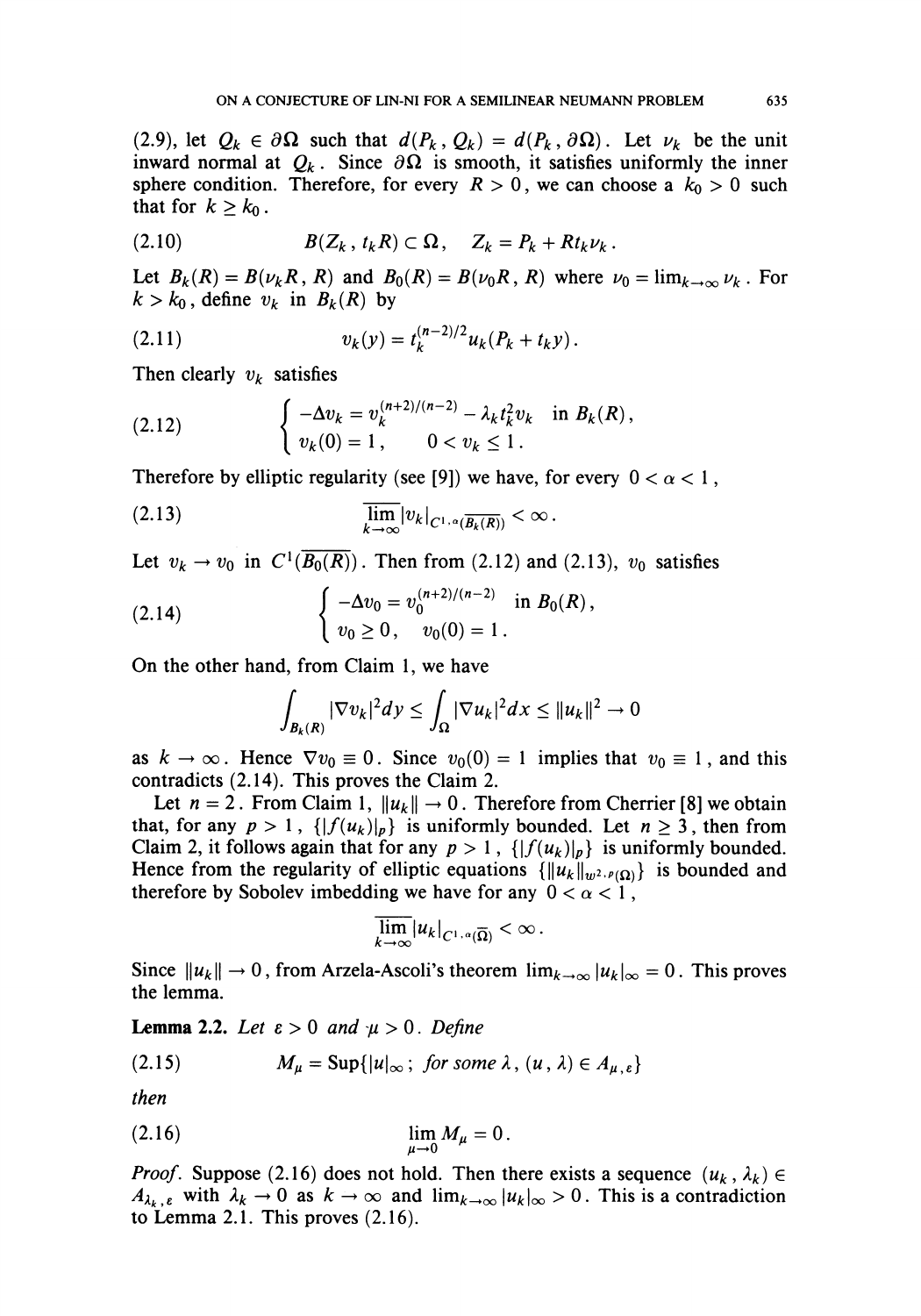**Lemma 2.3.** Let  $\varepsilon > 0$ . Then there exists a  $\mu_0 > 0$  such that  $A_{\mu_0, \varepsilon}$  consists of constants only.

Proof. Proof of this lemma follows exactly as in Ni-Takagi [15, Theorem 3]. For the sake of completeness we will reproduce their proof. From Poincaré's inequality, there exists a  $\nu > 0$  such that

$$
(2.17) \t\t \nu \int_{\Omega} \varphi^2 \, dx \le \int_{\Omega} |\nabla \varphi|^2 \, dx
$$

for all  $\varphi \in H^1(\Omega)$  with  $\int_{\Omega} \varphi dx = 0$ .

From Lemma 2.2 and using  $f'(0) = 0$ , we can choose a  $\mu_0 > 0$  such that

$$
(2.18) \t\t f'(M_{\mu_0}) \leq \nu/2.
$$

Let  $(u, \lambda) \in A_{\mu_0, \varepsilon}$ , and decompose,  $u = u_0 + \varphi$  where

$$
u_0=\frac{1}{|\Omega|}\int_\Omega u\,dx\,,\quad \int_\Omega \varphi\,dx=0\,.
$$

Then  $\varphi$  satisfies

(2.19) 
$$
-\Delta \varphi + \lambda \varphi = \rho \varphi + f(u_0) - \lambda u_0 \quad \text{in } \Omega, \frac{\partial \varphi}{\partial \nu} = 0 \qquad \text{on } \partial \Omega,
$$

where  $\rho = \int_0^1 f'(u_0 + t\varphi) dt$ .

Since  $0 \le u_0 + t\varphi \le u_0 + \varphi = u \le M_{\mu_0}$ , we obtain

$$
(2.20) \t\t |\rho| \le f'(M_{\mu_0}) \le \nu/2.
$$

From (2.19), (2.20) and (2.17) we have

$$
(\nu + \lambda) \int_{\Omega} \varphi^2 dx \le \int_{\Omega} |\nabla \varphi|^2 dx + \lambda \int_{\Omega} \varphi^2 dx
$$
  
= 
$$
\int_{\Omega} \rho \varphi^2 dx \le \frac{\nu}{2} \int_{\Omega} \varphi^2 dx.
$$

This implies that  $\varphi \equiv 0$  and hence u is a constant. This proves the lemma. *Proof of the Main Theorem.* For  $\lambda > 0$ , the constant solution  $v_{\lambda}$  of (1.2) is given by

$$
(2.21) \t\t f(v_\lambda)/v_\lambda = \lambda.
$$

Since  $f'(0) = 0$ ,  $v_{\lambda}$  exists and tends to zero as  $\lambda \to 0$ . Therefore we can choose  $\mu_1 > 0$ , such that, for all  $\lambda \leq \mu_1$ ,

$$
(2.22) \t\t J_{\lambda}(v_{\lambda}) \leq \begin{cases} S^{n/2}/4n & \text{if } n \geq 3, \\ \pi/2b & \text{if } n = 2. \end{cases}
$$

Let  $\varepsilon = \frac{1}{2}$ ,  $\mu_0$  is determined as in Lemma 2.3, and  $\lambda_0 = \min(\mu_0, \mu_1)$ . Let  $\lambda < \lambda_0$  and  $u_\lambda$  be a minimal energy solution. Since  $J_\lambda(u_\lambda) \leq J_\lambda(v_\lambda)$ , from  $(2.22)$ ,  $(u_{\lambda}, \lambda) \in A_{\lambda_0, \varepsilon}$  and hence from Lemma 2.3,  $u_{\lambda}$  is constant. This proves the theorem.

#### Acknowledgment

The authors thank the referee for pointing out an error in the earlier version of this paper.